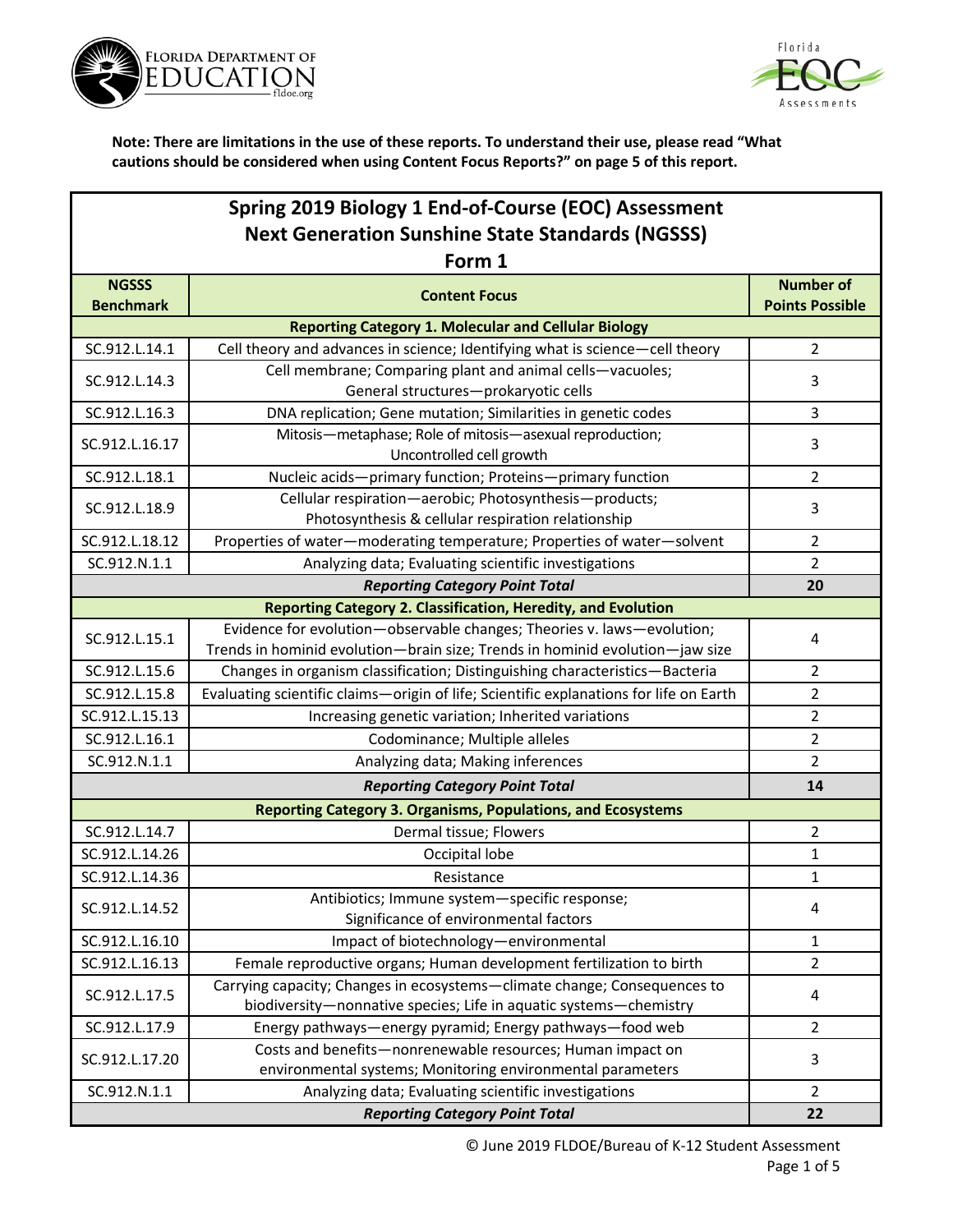



## **Spring 2019 Biology 1 End-of-Course (EOC) Assessment Next Generation Sunshine State Standards (NGSSS)**

| Form 2                                                      |                                                                                                                                                         |                                            |  |  |
|-------------------------------------------------------------|---------------------------------------------------------------------------------------------------------------------------------------------------------|--------------------------------------------|--|--|
| <b>NGSSS</b><br><b>Benchmark</b>                            | <b>Content Focus</b>                                                                                                                                    | <b>Number of</b><br><b>Points Possible</b> |  |  |
| <b>Reporting Category 1. Molecular and Cellular Biology</b> |                                                                                                                                                         |                                            |  |  |
| SC.912.L.14.1                                               | Cell theory and advances in science; Identifying what is science-cell theory                                                                            | $\overline{2}$                             |  |  |
| SC.912.L.14.3                                               | Comparing plant and animal cells-chloroplasts;<br>General structures-eukaryotic cells; General structures-prokaryotic cells                             | 3                                          |  |  |
| SC.912.L.16.3                                               | Chromosomal mutation; Gene mutation; Similarities in genetic codes                                                                                      | 3                                          |  |  |
| SC.912.L.16.17                                              | Cell cycle-M phase; Role of meiosis-sexual reproduction;<br>Role of mitosis-asexual reproduction                                                        | 3                                          |  |  |
| SC.912.L.18.1                                               | Biochemical reactions and enzymes; Proteins-molecular structure;<br>Proteins-primary function                                                           | 3                                          |  |  |
| SC.912.L.18.9                                               | Photosynthesis-products; Role of ATP                                                                                                                    | 2                                          |  |  |
| SC.912.L.18.12                                              | Properties of water-moderating temperature                                                                                                              | $\mathbf{1}$                               |  |  |
| SC.912.N.1.1                                                | Analyzing data; Comparing microscopes-structures;<br>Designing scientific investigations                                                                | 3                                          |  |  |
|                                                             | <b>Reporting Category Point Total</b>                                                                                                                   | 20                                         |  |  |
|                                                             | <b>Reporting Category 2. Classification, Heredity, and Evolution</b>                                                                                    |                                            |  |  |
| SC.912.L.15.1                                               | Evidence for evolution-molecular biology; Identifying what is science-<br>evolution; Theories v. laws-evolution; Trends in hominid evolution-brain size | 4                                          |  |  |
| SC.912.L.15.6                                               | Changes in organism classification; Distinguishing characteristics-Animalia                                                                             | $\overline{2}$                             |  |  |
| SC.912.L.15.8                                               | Scientific explanations for life on Earth                                                                                                               | $\overline{2}$                             |  |  |
| SC.912.L.15.13                                              | Gene flow; Increasing genetic variation                                                                                                                 | 2                                          |  |  |
| SC.912.L.16.1                                               | Codominance; Predicting inherited patterns                                                                                                              | 2                                          |  |  |
| SC.912.N.1.1                                                | Analyzing data; Making inferences                                                                                                                       | $\overline{2}$                             |  |  |
|                                                             | <b>Reporting Category Point Total</b>                                                                                                                   | 14                                         |  |  |
|                                                             | <b>Reporting Category 3. Organisms, Populations, and Ecosystems</b>                                                                                     |                                            |  |  |
| SC.912.L.14.7                                               | Dermal tissue; Plant structures-transpiration                                                                                                           | $\overline{2}$                             |  |  |
| SC.912.L.14.26                                              | <b>Brain stem</b>                                                                                                                                       | $\mathbf{1}$                               |  |  |
| SC.912.L.14.36                                              | <b>Blood viscosity</b>                                                                                                                                  | 1                                          |  |  |
| SC.912.L.14.52                                              | Immune system-specific response; Significance of environmental factors;<br>Significance of genetic factors; Vaccines                                    | 4                                          |  |  |
| SC.912.L.16.10                                              | Impact of biotechnology-individual                                                                                                                      | $\mathbf{1}$                               |  |  |
| SC.912.L.16.13                                              | Female reproductive organs; Human development fertilization to birth                                                                                    | $\overline{2}$                             |  |  |
| SC.912.L.17.5                                               | Carrying capacity; Changes in ecosystems-climate change; Consequences to<br>biodiversity-catastrophic events; Life in aquatic systems-temperature       | 4                                          |  |  |
| SC.912.L.17.9                                               | Energy pathways-energy pyramid; Energy pathways-food web; Water cycle                                                                                   | 3                                          |  |  |
| SC.912.L.17.20                                              | Costs and benefits-nonrenewable resources; Human impact on environmental systems                                                                        | $\overline{2}$                             |  |  |
| SC.912.N.1.1                                                | Defending conclusions; Evaluating scientific investigations                                                                                             | $\overline{2}$                             |  |  |
| <b>Reporting Category Point Total</b>                       |                                                                                                                                                         | 22                                         |  |  |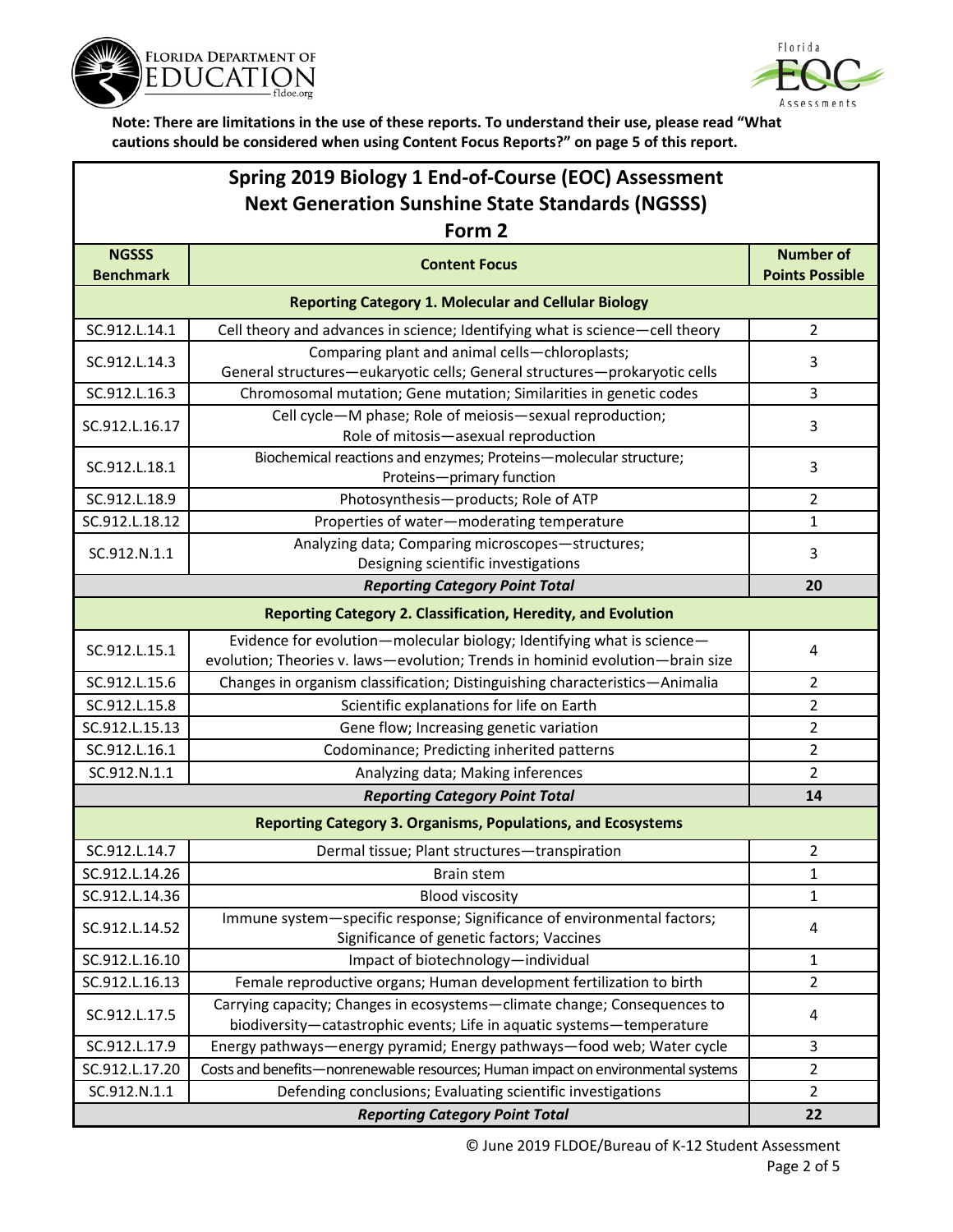



| Spring 2019 Biology 1 End-of-Course (EOC) Assessment    |
|---------------------------------------------------------|
| <b>Next Generation Sunshine State Standards (NGSSS)</b> |

| Form 3                                                              |                                                                                                                                                     |                                            |  |  |
|---------------------------------------------------------------------|-----------------------------------------------------------------------------------------------------------------------------------------------------|--------------------------------------------|--|--|
| <b>NGSSS</b><br><b>Benchmark</b>                                    | <b>Content Focus</b>                                                                                                                                | <b>Number of</b><br><b>Points Possible</b> |  |  |
|                                                                     | <b>Reporting Category 1. Molecular and Cellular Biology</b>                                                                                         |                                            |  |  |
| SC.912.L.14.1                                                       | Cell theory; Cell theory and advances in science;<br>Identifying what is science-cell theory                                                        | 3                                          |  |  |
| SC.912.L.14.3                                                       | General structures-animal cells; General structures-plant cells;<br>General structures-prokaryotic cells                                            | 3                                          |  |  |
| SC.912.L.16.3                                                       | Chromosomal mutation; Gene mutation; Transcription                                                                                                  | 3                                          |  |  |
| SC.912.L.16.17                                                      | Meiosis I and II-anaphase; Mitosis-metaphase;<br>Role of mitosis-asexual reproduction                                                               | 3                                          |  |  |
| SC.912.L.18.1                                                       | Biochemical reactions and enzymes; Proteins-primary function                                                                                        | $\overline{2}$                             |  |  |
| SC.912.L.18.9                                                       | Cellular respiration-reactants; Photosynthesis-products                                                                                             | $\overline{2}$                             |  |  |
| SC.912.L.18.12                                                      | Properties of water-freezing; Properties of water-moderating temperature                                                                            | $\overline{2}$                             |  |  |
| SC.912.N.1.1                                                        | Analyzing data                                                                                                                                      | $\overline{2}$                             |  |  |
|                                                                     | <b>Reporting Category Point Total</b>                                                                                                               | 20                                         |  |  |
|                                                                     | <b>Reporting Category 2. Classification, Heredity, and Evolution</b>                                                                                |                                            |  |  |
| SC.912.L.15.1                                                       | Evaluating scientific claims-evolution; Evidence for evolution-fossil record;<br>Theories v. laws-evolution; Trends in hominid evolution-brain size | 4                                          |  |  |
| SC.912.L.15.6                                                       | Changes in organism classification; Understanding classification                                                                                    | $\overline{2}$                             |  |  |
| SC.912.L.15.8                                                       | Identifying what is science-origin of life; Scientific explanations for life on Earth                                                               | $\overline{2}$                             |  |  |
| SC.912.L.15.13                                                      | Increasing genetic variation; Inherited variations                                                                                                  | $\overline{2}$                             |  |  |
| SC.912.L.16.1                                                       | Codominance; Determining genotypes                                                                                                                  | $\overline{2}$                             |  |  |
| SC.912.N.1.1                                                        | Analyzing data; Making inferences                                                                                                                   | $\overline{2}$                             |  |  |
|                                                                     | <b>Reporting Category Point Total</b>                                                                                                               | 14                                         |  |  |
| <b>Reporting Category 3. Organisms, Populations, and Ecosystems</b> |                                                                                                                                                     |                                            |  |  |
| SC.912.L.14.7                                                       | Dermal tissue; Plant structures-reproduction                                                                                                        | $\overline{2}$                             |  |  |
| SC.912.L.14.26                                                      | Frontal lobe                                                                                                                                        | $\mathbf{1}$                               |  |  |
| SC.912.L.14.36                                                      | Exercise                                                                                                                                            | 1                                          |  |  |
| SC.912.L.14.52                                                      | Antibiotics; Immune system-specific response;<br>Significance of environmental factors; Significance of genetic factors                             | 4                                          |  |  |
| SC.912.L.16.10                                                      | Impact of biotechnology-society                                                                                                                     | 1                                          |  |  |
| SC.912.L.16.13                                                      | Human development fertilization to birth                                                                                                            | 1                                          |  |  |
| SC.912.L.17.5                                                       | Carrying capacity; Changes in ecosystems-climate change; Consequences to<br>biodiversity-climate change; Life in aquatic systems-depth              | 4                                          |  |  |
| SC.912.L.17.9                                                       | Carbon cycle; Energy pathways-energy pyramid; Energy pathways-food web                                                                              | 3                                          |  |  |
| SC.912.L.17.20                                                      | Costs and benefits-nonrenewable resources;<br>Human impact on environmental systems                                                                 | $\overline{2}$                             |  |  |
| SC.912.N.1.1                                                        | Designing scientific investigations; Evaluating scientific investigations;<br>Making inferences                                                     | 3                                          |  |  |
|                                                                     | 22                                                                                                                                                  |                                            |  |  |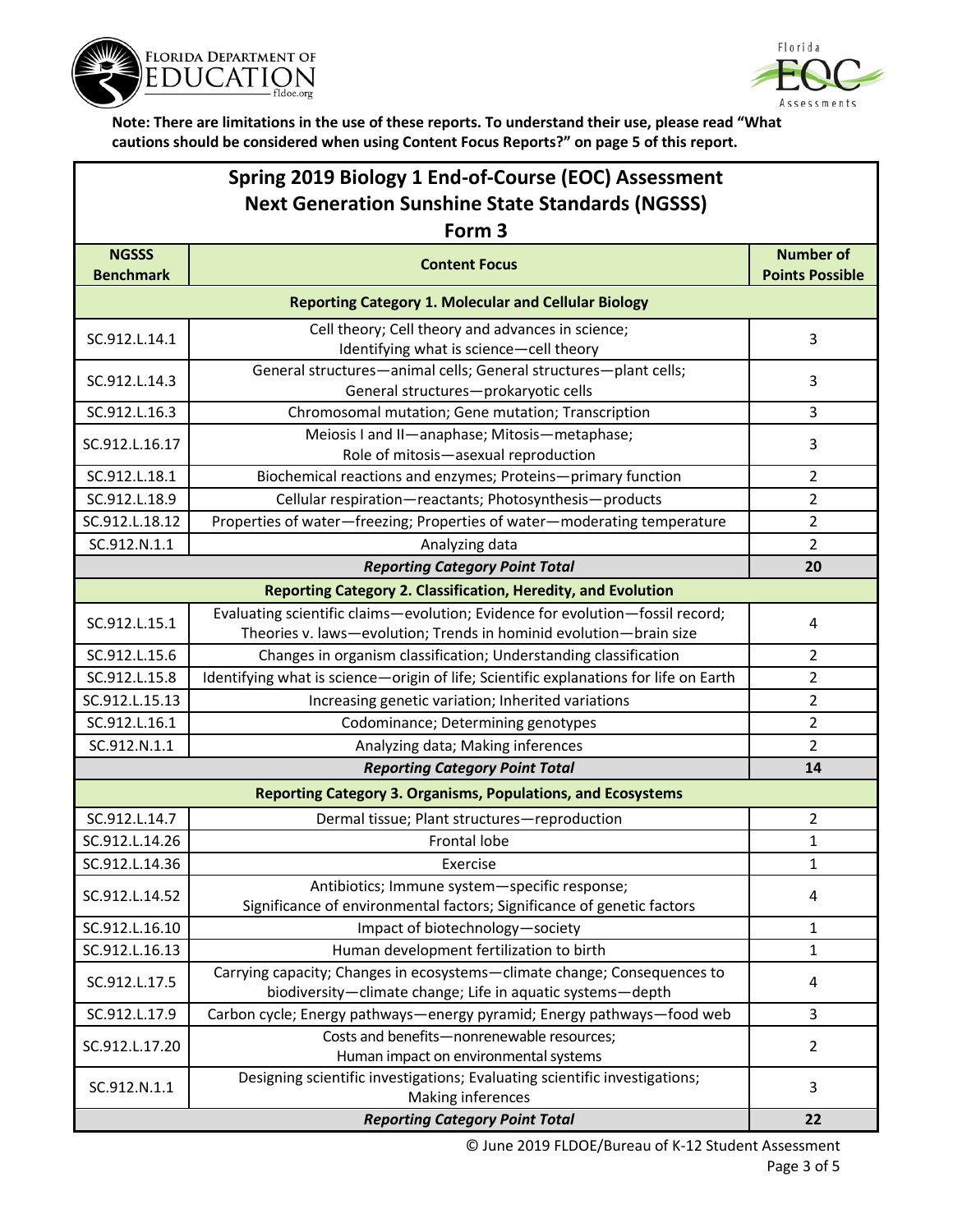



## **Spring 2019 Biology 1 End-of-Course (EOC) Assessment Next Generation Sunshine State Standards (NGSSS)**

| Form 4                           |                                                                                                                        |                                            |  |  |
|----------------------------------|------------------------------------------------------------------------------------------------------------------------|--------------------------------------------|--|--|
| <b>NGSSS</b><br><b>Benchmark</b> | <b>Content Focus</b>                                                                                                   | <b>Number of</b><br><b>Points Possible</b> |  |  |
|                                  | <b>Reporting Category 1. Molecular and Cellular Biology</b>                                                            |                                            |  |  |
| SC.912.L.14.1                    | Cell theory; Identifying what is science-cell theory                                                                   | $\overline{2}$                             |  |  |
| SC.912.L.14.3                    | Comparing plant and animal cells-mitochondria;                                                                         | 3                                          |  |  |
|                                  | General structures-plant cells; General structures-prokaryotic cells                                                   |                                            |  |  |
| SC.912.L.16.3                    | DNA replication; Gene mutation; Translation                                                                            | 3                                          |  |  |
| SC.912.L.16.17                   | Meiosis I and II-prophase; Role of mitosis-asexual reproduction;<br>Uncontrolled cell growth                           | 3                                          |  |  |
| SC.912.L.18.1                    | Nucleic acids-molecular structure; Proteins-primary function                                                           | $\overline{2}$                             |  |  |
| SC.912.L.18.9                    | Cellular respiration; Photosynthesis-products;<br>Photosynthesis & cellular respiration relationship                   | 3                                          |  |  |
|                                  | Properties of water-cohesive behavior;                                                                                 |                                            |  |  |
| SC.912.L.18.12                   | Properties of water-moderating temperature                                                                             | $\overline{2}$                             |  |  |
| SC.912.N.1.1                     | Defending conclusions; Making inferences                                                                               | $\overline{2}$                             |  |  |
|                                  | <b>Reporting Category Point Total</b>                                                                                  | 20                                         |  |  |
|                                  | <b>Reporting Category 2. Classification, Heredity, and Evolution</b>                                                   |                                            |  |  |
| SC.912.L.15.1                    | Evidence for evolution-fossil record; Theories v. laws-evolution;                                                      | 3                                          |  |  |
|                                  | Trends in hominid evolution-brain size                                                                                 |                                            |  |  |
| SC.912.L.15.6                    | Changes in organism classification; Understanding classification                                                       | $\overline{2}$                             |  |  |
| SC.912.L.15.8                    | Evaluating sources of information-origin of life;<br>Scientific explanations for life on Earth                         | $\overline{2}$                             |  |  |
| SC.912.L.15.13                   | Gene flow; Increasing genetic variation; Overproduction of offspring                                                   | 3                                          |  |  |
| SC.912.L.16.1                    | Codominance; Determining genotypes                                                                                     | $\overline{2}$                             |  |  |
| SC.912.N.1.1                     | Analyzing data; Evaluating scientific investigations                                                                   | $\overline{2}$                             |  |  |
|                                  | <b>Reporting Category Point Total</b>                                                                                  | 14                                         |  |  |
|                                  | <b>Reporting Category 3. Organisms, Populations, and Ecosystems</b>                                                    |                                            |  |  |
| SC.912.L.14.7                    | Dermal tissue; Meristematic tissue; Plant leaves                                                                       | 3                                          |  |  |
| SC.912.L.14.26                   | <b>Brain stem</b>                                                                                                      | $\mathbf{1}$                               |  |  |
| SC.912.L.14.36                   | <b>Blood viscosity</b>                                                                                                 | 1                                          |  |  |
| SC.912.L.14.52                   | Immune system-specific response; Significance of environmental factors;<br>Significance of pathogenic agents; Vaccines | 4                                          |  |  |
| SC.912.L.16.10                   | Impact of biotechnology-environmental                                                                                  | 1                                          |  |  |
| SC.912.L.16.13                   | Human development fertilization to birth                                                                               | 1                                          |  |  |
| SC.912.L.17.5                    | Carrying capacity; Changes in ecosystems-climate change;<br>Life in aquatic systems-chemistry; Limiting factors        | 4                                          |  |  |
| SC.912.L.17.9                    | Energy pathways-food web                                                                                               | $\overline{2}$                             |  |  |
| SC.912.L.17.20                   | Costs and benefits-nonrenewable resources; Monitoring environmental parameters                                         | $\overline{2}$                             |  |  |
| SC.912.N.1.1                     | Analyzing data; Evaluating scientific investigations                                                                   | 3                                          |  |  |
|                                  | <b>Reporting Category Point Total</b>                                                                                  | 22                                         |  |  |